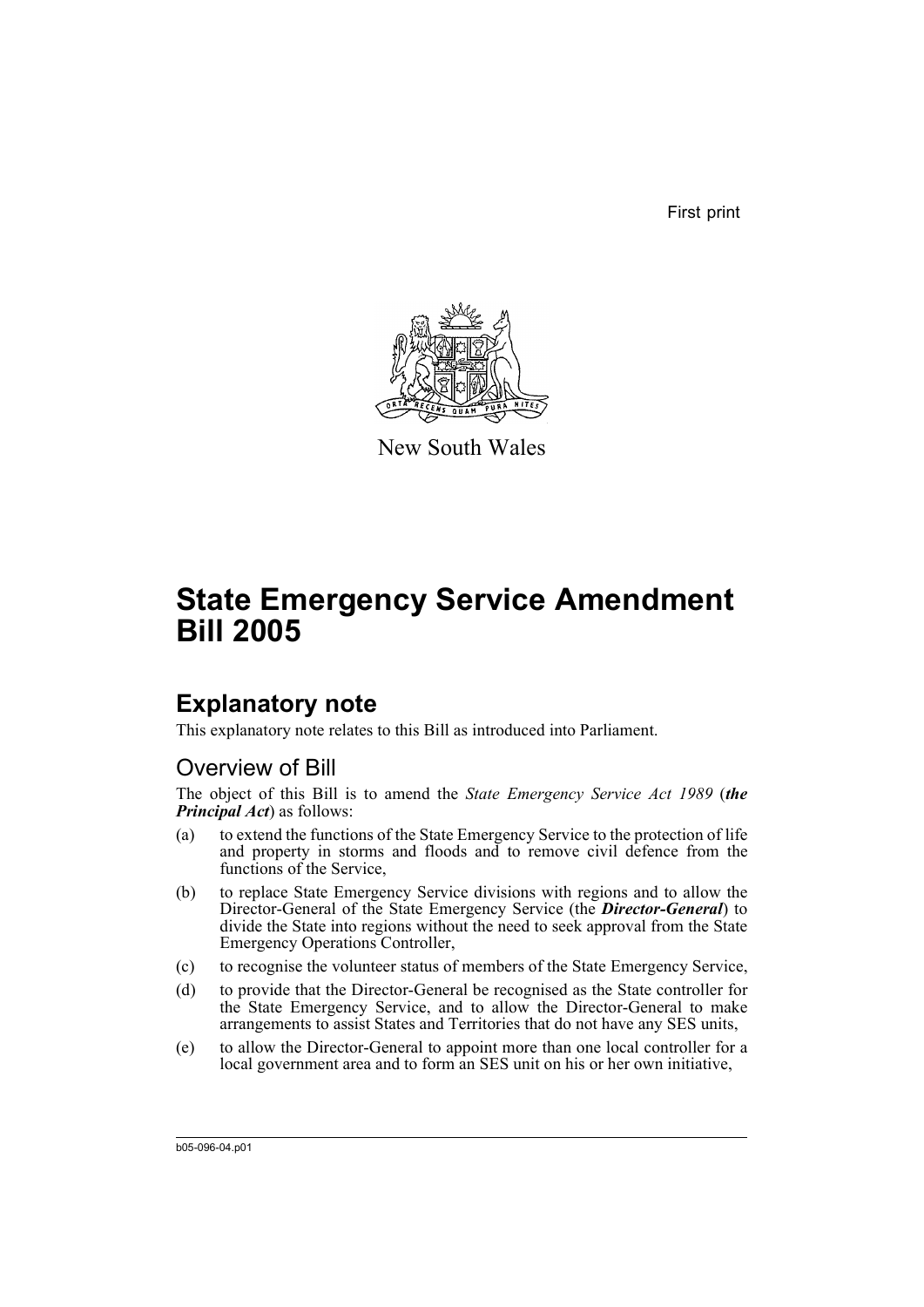Explanatory note

(f) to make other miscellaneous amendments of a minor, consequential or savings or transitional nature.

## Outline of provisions

**Clause 1** sets out the name (also called the short title) of the proposed Act.

**Clause 2** provides for the commencement of the proposed Act on the date of assent.

**Clause 3** is a formal provision that gives effect to the amendments to the *State Emergency Service Act 1989* set out in Schedule 1.

**Clause 4** is a formal provision that gives effect to the amendment to the *State Emergency and Rescue Management Act 1989* set out in Schedule 2.

**Clause 5** repeals the *State Emergency Service Regulation 2001*.

### **Schedule 1 Amendment of State Emergency Service Act 1989**

**Schedule 1 [1] and [11]** amend the definitions of *Deputy Director-General* and **Director-General** and section 9 of the Principal Act, respectively, to update references to an Act.

**Schedule 1 [2]** repeals the definitions of *division*, *division controller* and *S.E.S. unit* and replaces them with definitions of *region*, *region controller* and *SES unit* to reflect a change in terminology for the purposes of the Principal Act. The amendment also inserts proposed definitions of *exercise*, *function* and *unit controller*. **Schedule 1 [4], [19] and [29]** make consequential amendments.

**Schedule 1 [3], [15] and [31]** make statute law revision amendments in relation to references in the Principal Act to SES units.

**Schedule 1 [5] and [9]** repeal section 5 and amend section 8, respectively, of the Principal Act to remove civil defence functions of the State Emergency Service. **Schedule 1 [27]** makes a consequential amendment.

**Schedule 1 [6]** amends section 7 of the Principal Act to reflect the volunteer status of the officers and members of SES units.

**Schedule 1 [7]** amends section 8 of the Principal Act to include the protection of persons from dangers to their safety and health, and property from destruction or damage, arising from floods and storms, as one of the functions of the State Emergency Service.

**Schedule 1 [8], [13], [26] and [32] remove references to "tempest" and "tempests"** in the Principal Act, which are superfluous terms already covered by references to "storm" and "storms".

**Schedule 1 [10] and [28]** amend sections 8 and 21, respectively, of the Principal Act to update references to various emergency services organisations.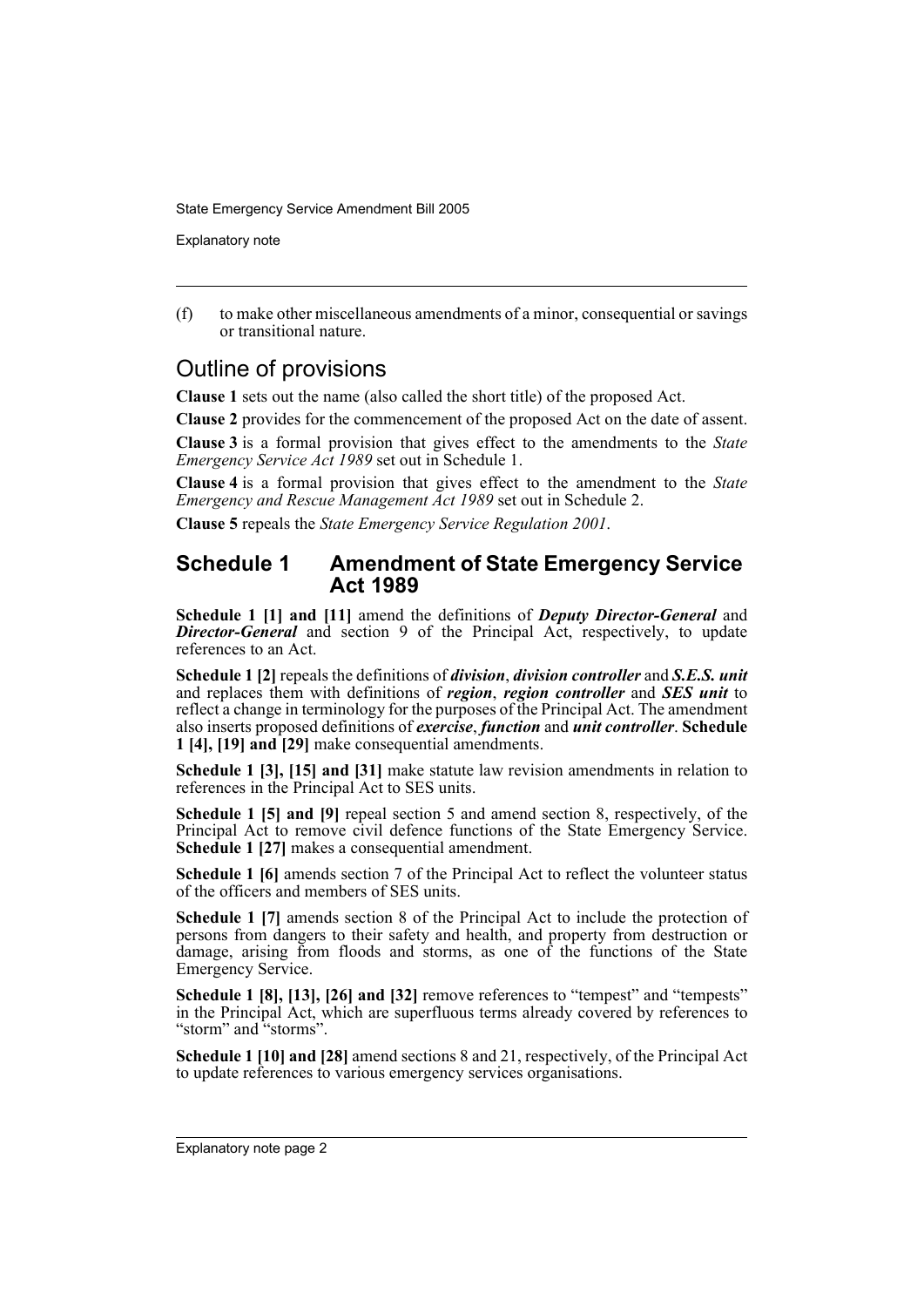Explanatory note

**Schedule 1 [12]** amends section 11 of the Principal Act to provide that the Director-General may use the title "State controller" in the exercise of his or her functions, and that the Deputy Director-General may use the title "Deputy State controller".

**Schedule 1 [14]** substitutes section 14 of the Principal Act to remove the requirement that the Director-General, before dividing the State into regions, is to obtain the approval of the State Emergency Operations Controller.

**Schedule 1 [16]** substitutes section 16 of the Principal Act to replace the term division controller with region controller, reflecting the change in terminology from divisions to regions. The section provides for the appointment of a member of staff of the State Emergency Service as a region controller for a region. The section also allows for the appointment of a deputy region controller, which was previously provided for in the *State Emergency Service Regulation 2001*.

**Schedule 1 [17]** amends section 17 of the Principal Act to allow the Director-General to appoint more than one local controller for a local government area. **Schedule 1 [20]** makes a consequential amendment.

**Schedule 1 [18]** amends section 17 of the Principal Act to allow the Director-General to revoke the appointment of a local controller at any time and for any reason.

**Schedule 1 [21]** inserts proposed sections 17A–17D into the Principal Act, the provisions of which were previously contained in the *State Emergency Service Regulation 2001*.

Proposed section 17A (Unit controllers) provides for the appointment and responsibilities of a unit controller, and for unit controllers to be subject to the directions of the Director-General, the relevant region controller or the relevant local controller.

Proposed section 17B (Terms of appointment for local and unit controllers) provides for the term of appointment for local controllers and unit controllers to be subject to an annual review and report. These provisions were previously contained in the *State Emergency Service Regulation 2001*.

Proposed section 17C (Local and unit controller deputies) provides for the appointment of deputy controllers in relation to local controllers and unit controllers.

Proposed section 17D (Region headquarters unit) provides that the State Emergency Service may make available such of its staff and facilities as the Director-General considers appropriate to establish a headquarters for a region.

**Schedule 1 [22]** amends section 18 of the Principal Act to allow the Director-General to register any group of persons as an SES unit. Currently, only an association of persons formed for the purpose of dealing with emergencies to which the Principal Act applies may be registered as an SES unit.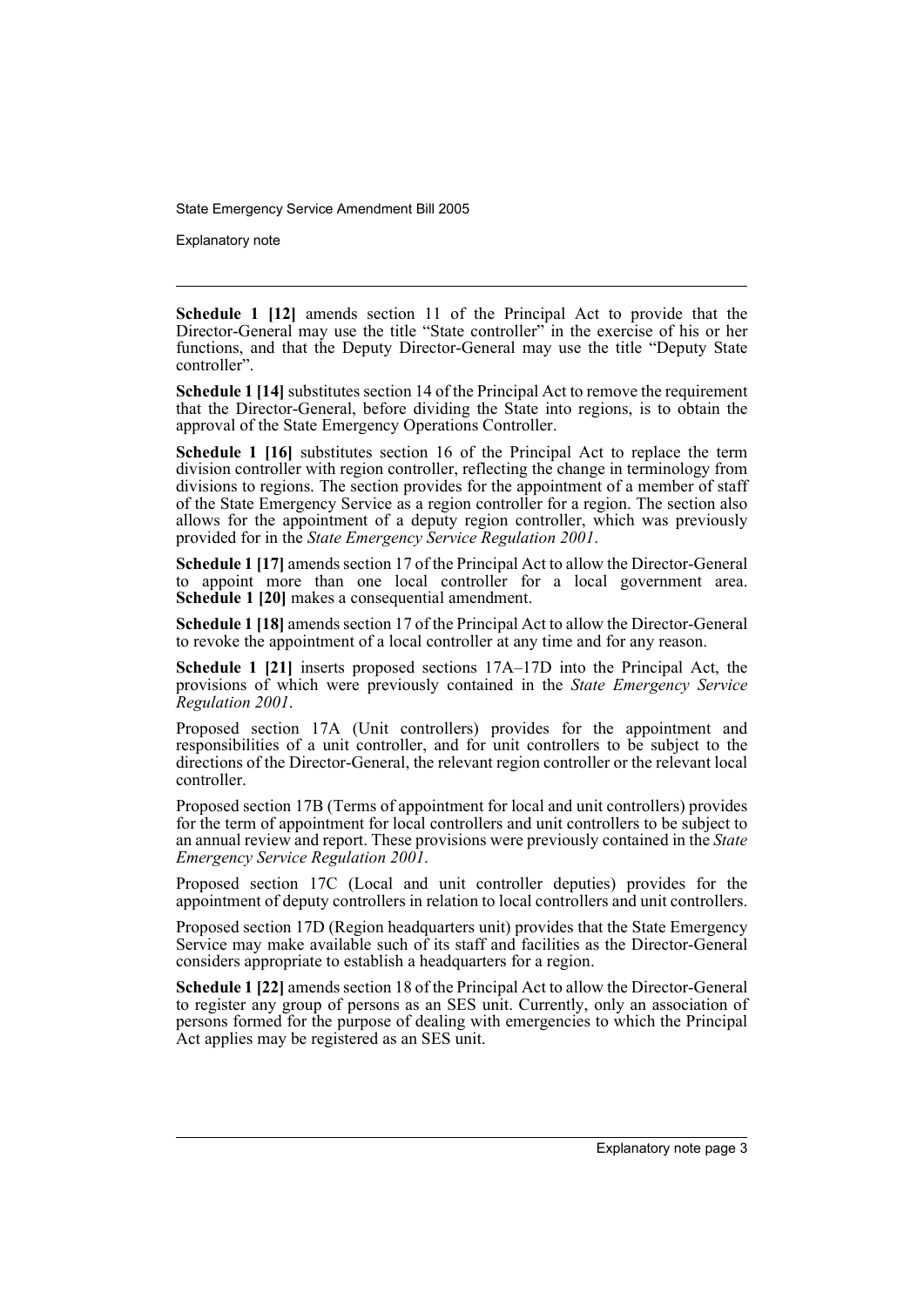Explanatory note

**Schedule 1 [23]** inserts proposed section 18AA (Granting, suspension and withdrawal of membership of  $\hat{S}ES$  units) which provides for the manner in which membership of an SES unit may be granted, suspended or withdrawn. These provisions were previously contained in the *State Emergency Service Regulation 2001*.

**Schedule 1 [24]** amends section 18A of the Principal Act to clarify the definition of *senior emergency officer* for the purposes of Part 5 of that Act.

**Schedule 1 [25]** updates a reference to a rural fire brigade.

**Schedule 1 [30]** amends section 23 of the Principal Act to provide that the Director-General may make arrangements with States and Territories that do not have similar SES units to this State to assist those States and Territories in relation to certain emergencies.

**Schedule 1 [33]** inserts proposed section 28A (Donations of financial or material support) to provide that the unit controller of an SES unit must keep written records of any donations of financial or material support provided to the unit, and that a copy of those records is to be furnished to the Director-General if requested. These provisions were previously contained in the *State Emergency Service Regulation 2001*.

**Schedule 1 [34]** enables savings and transitional regulations to be made as a consequence of the proposed Act. **Schedule 1 [35]** makes a consequential amendment.

**Schedule 1 [36]** inserts savings and transitional provisions as a consequence of the enactment of the proposed Act.

## **Schedule 2 Amendment of State Emergency and Rescue Management Act 1989**

**Schedule 2** makes an amendment consequential on the amendment made by **Schedule 1 [24]**.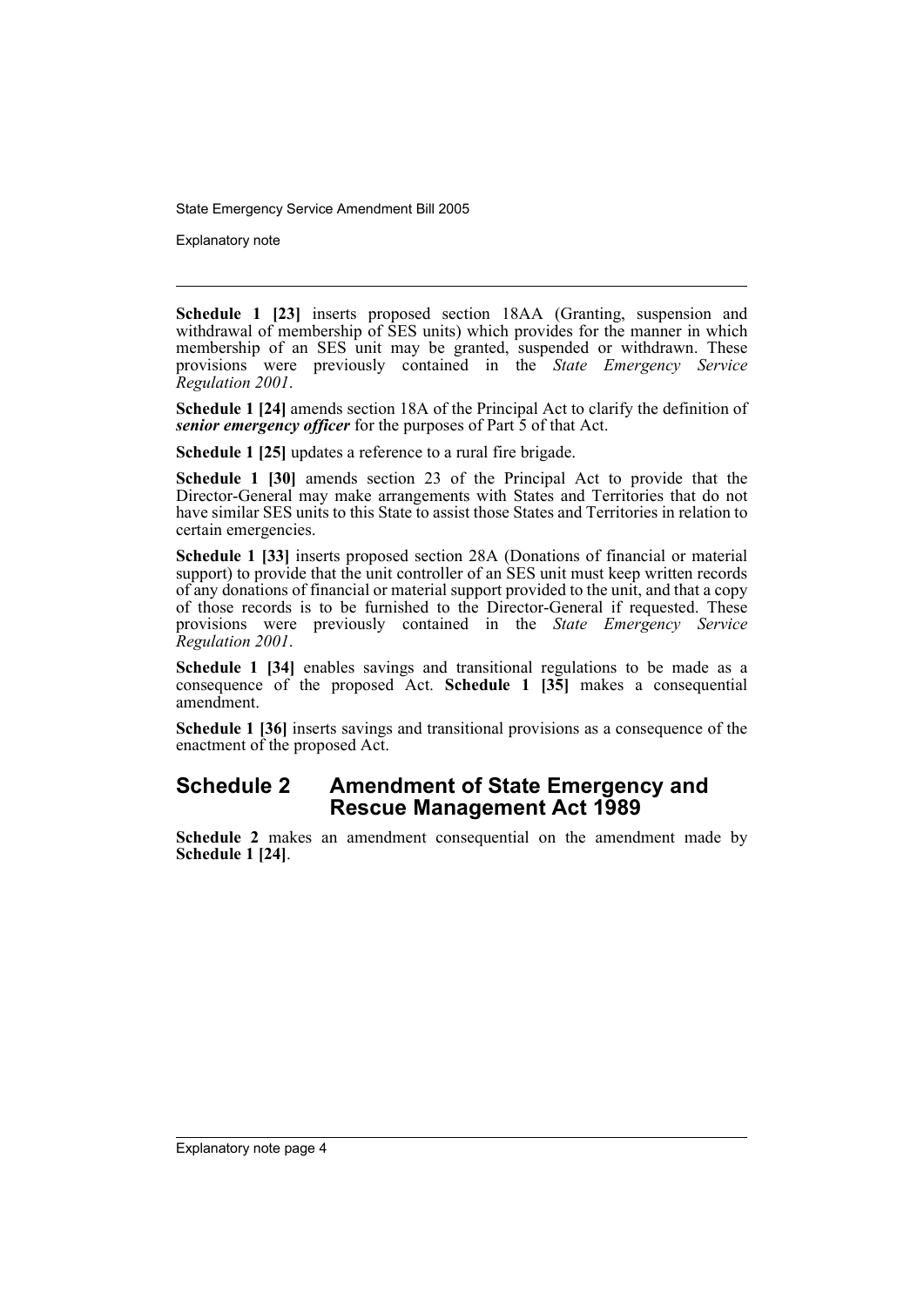First print



New South Wales

# **State Emergency Service Amendment Bill 2005**

# **Contents**

|            |                                                                       | Page          |
|------------|-----------------------------------------------------------------------|---------------|
|            | Name of Act                                                           |               |
|            | Commencement                                                          | 2             |
| 3          | Amendment of State Emergency Service Act 1989 No 164                  | $\mathcal{P}$ |
| 4          | Amendment of State Emergency and Rescue Management<br>Act 1989 No 165 | 2             |
| 5          | Repeal                                                                |               |
| Schedule 1 | Amendment of State Emergency Service Act 1989                         | 3             |
| Schedule 2 | Amendment of State Emergency and Rescue Management<br>Act 1989        |               |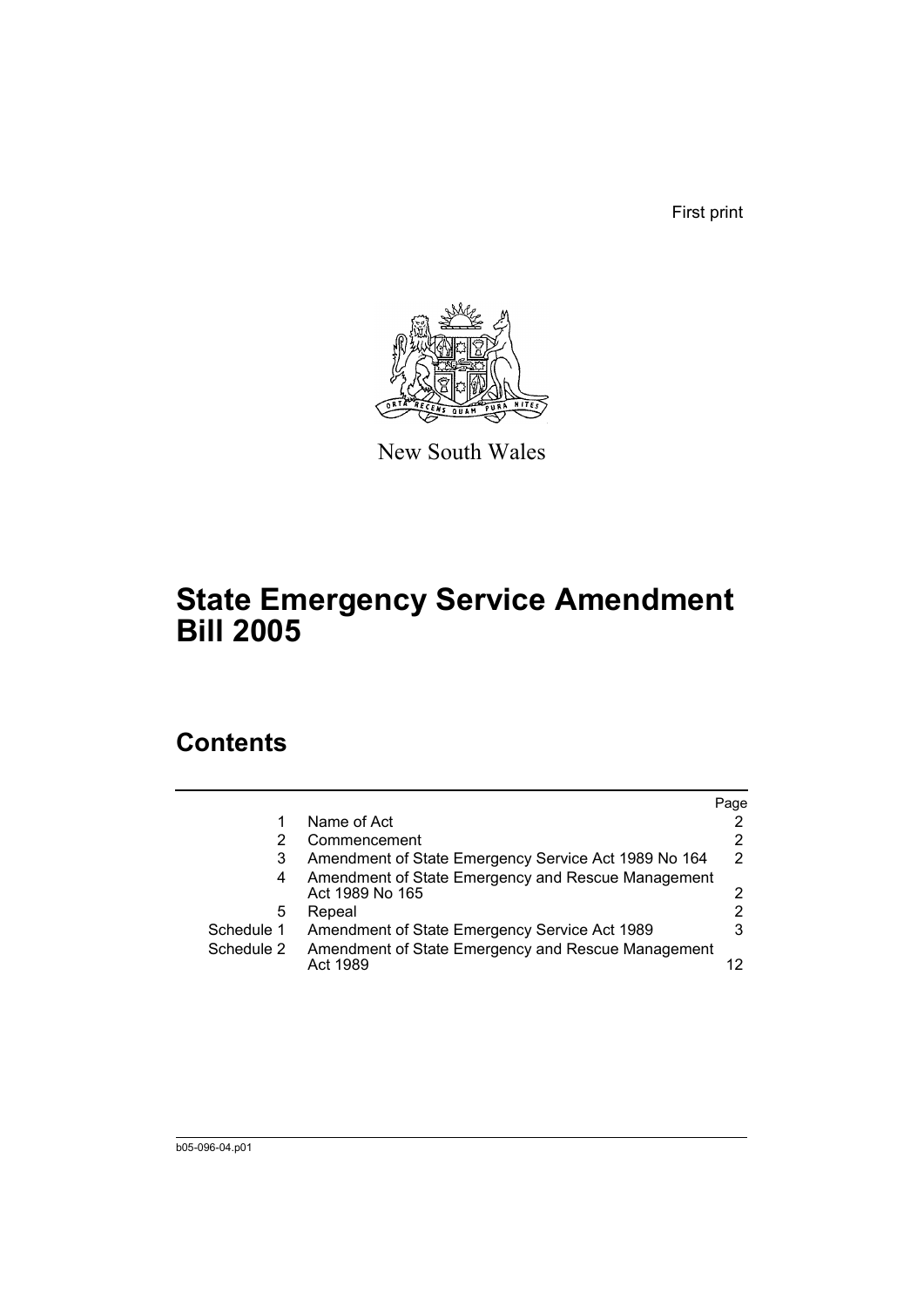Contents

Page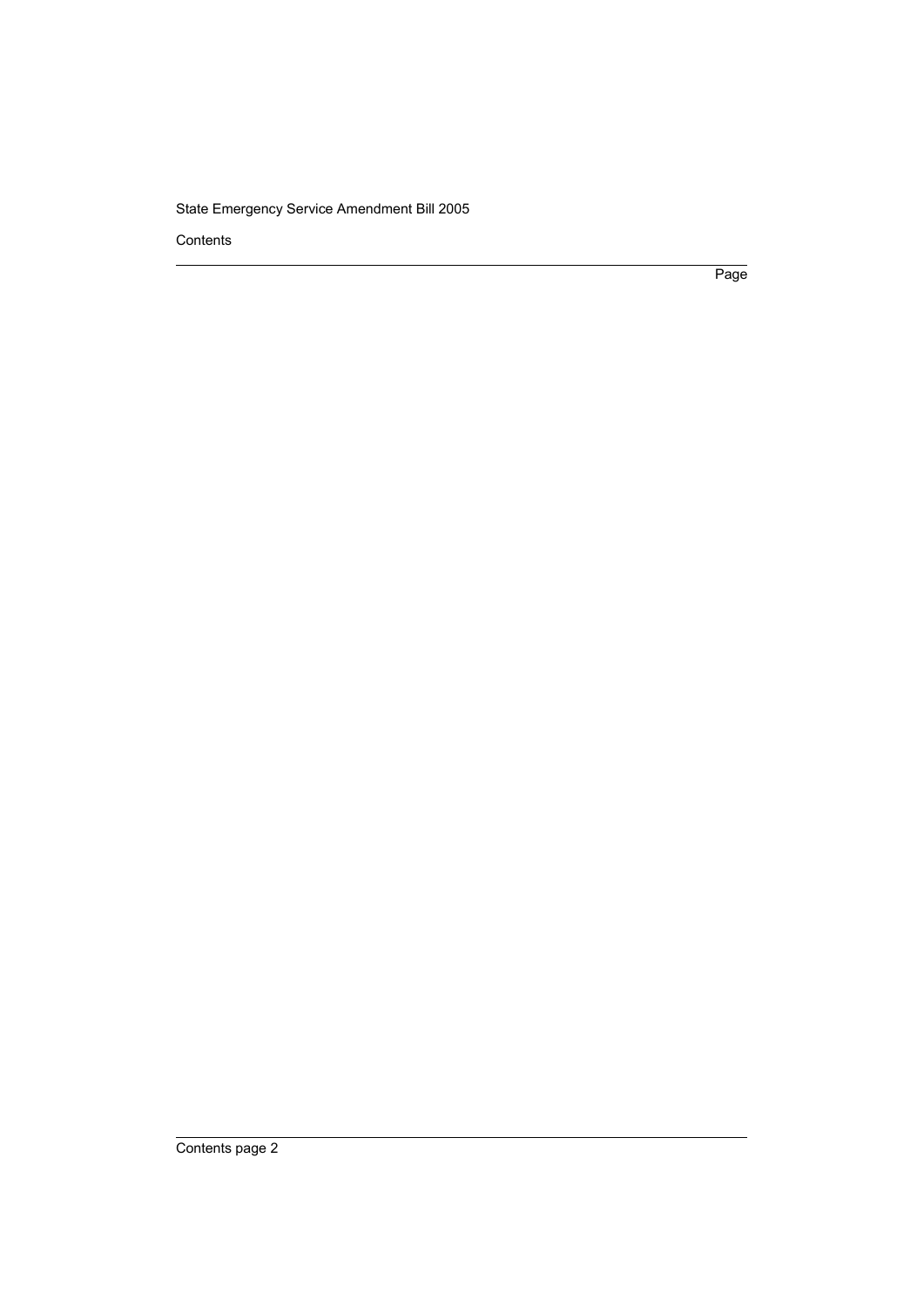

New South Wales

# **State Emergency Service Amendment Bill 2005**

No , 2005

### **A Bill for**

An Act to amend the *State Emergency Service Act 1989* with respect to the organisation, functions and operation of the State Emergency Service; and for other purposes.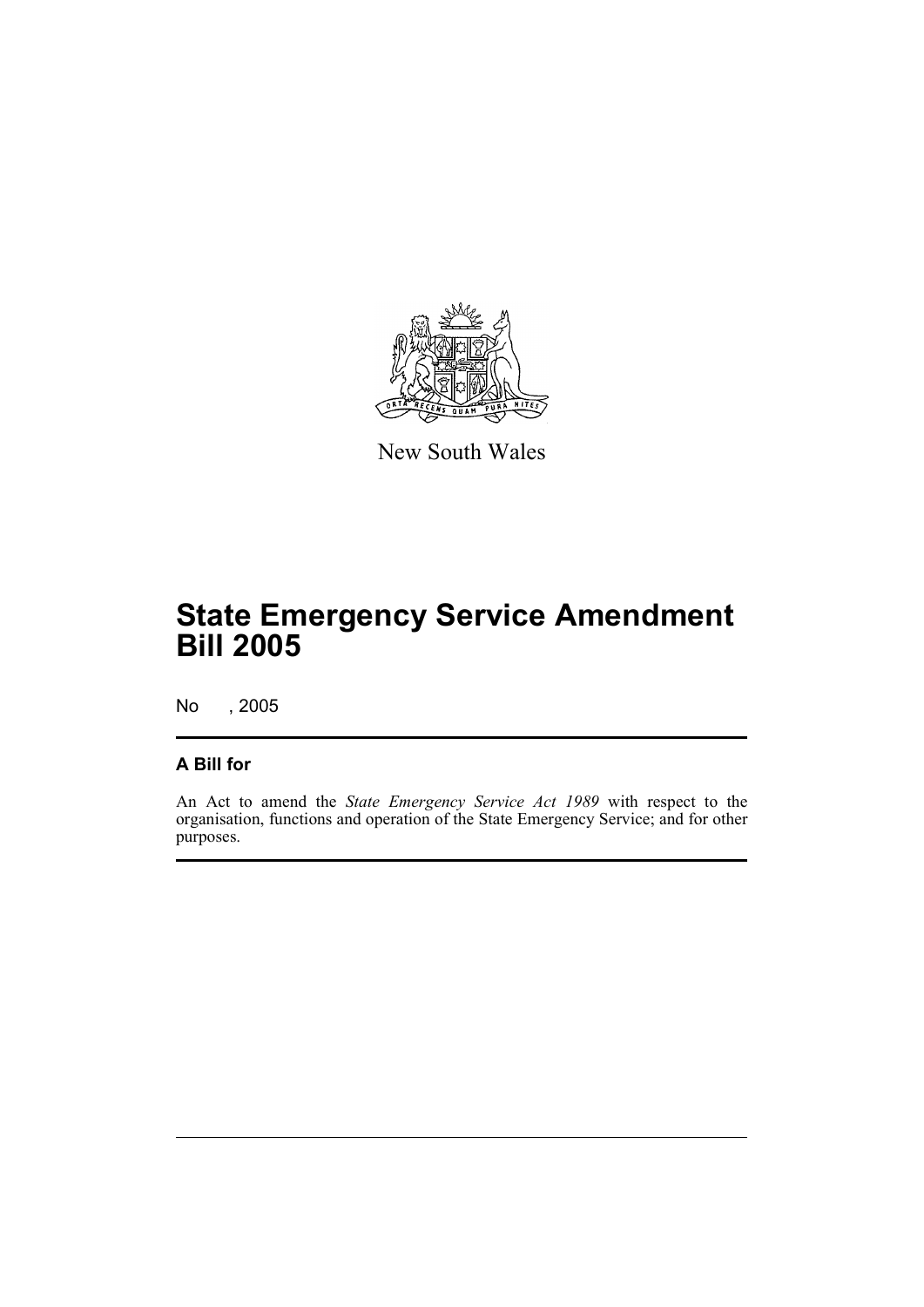<span id="page-7-4"></span><span id="page-7-3"></span><span id="page-7-2"></span><span id="page-7-1"></span><span id="page-7-0"></span>

|              | The Legislature of New South Wales enacts:                                                 | 1              |
|--------------|--------------------------------------------------------------------------------------------|----------------|
| 1            | Name of Act                                                                                | 2              |
|              | This Act is the <i>State Emergency Service Amendment Act 2005</i> .                        | 3              |
| $\mathbf{2}$ | Commencement                                                                               | $\overline{4}$ |
|              | This Act commences on the date of assent to this Act.                                      | 5              |
| 3            | Amendment of State Emergency Service Act 1989 No 164                                       | 6              |
|              | The <i>State Emergency Service Act 1989</i> is amended as set out in<br>Schedule 1.        | $\tau$<br>8    |
| 4            | <b>Amendment of State Emergency and Rescue Management Act 1989</b><br><b>No 165</b>        | 9<br>10        |
|              | The State Emergency and Rescue Management Act 1989 is amended as<br>set out in Schedule 2. | 11<br>12       |
| 5            | Repeal                                                                                     | 13             |
|              | The State Emergency Service Regulation 2001 is repealed.                                   | 14             |
|              |                                                                                            |                |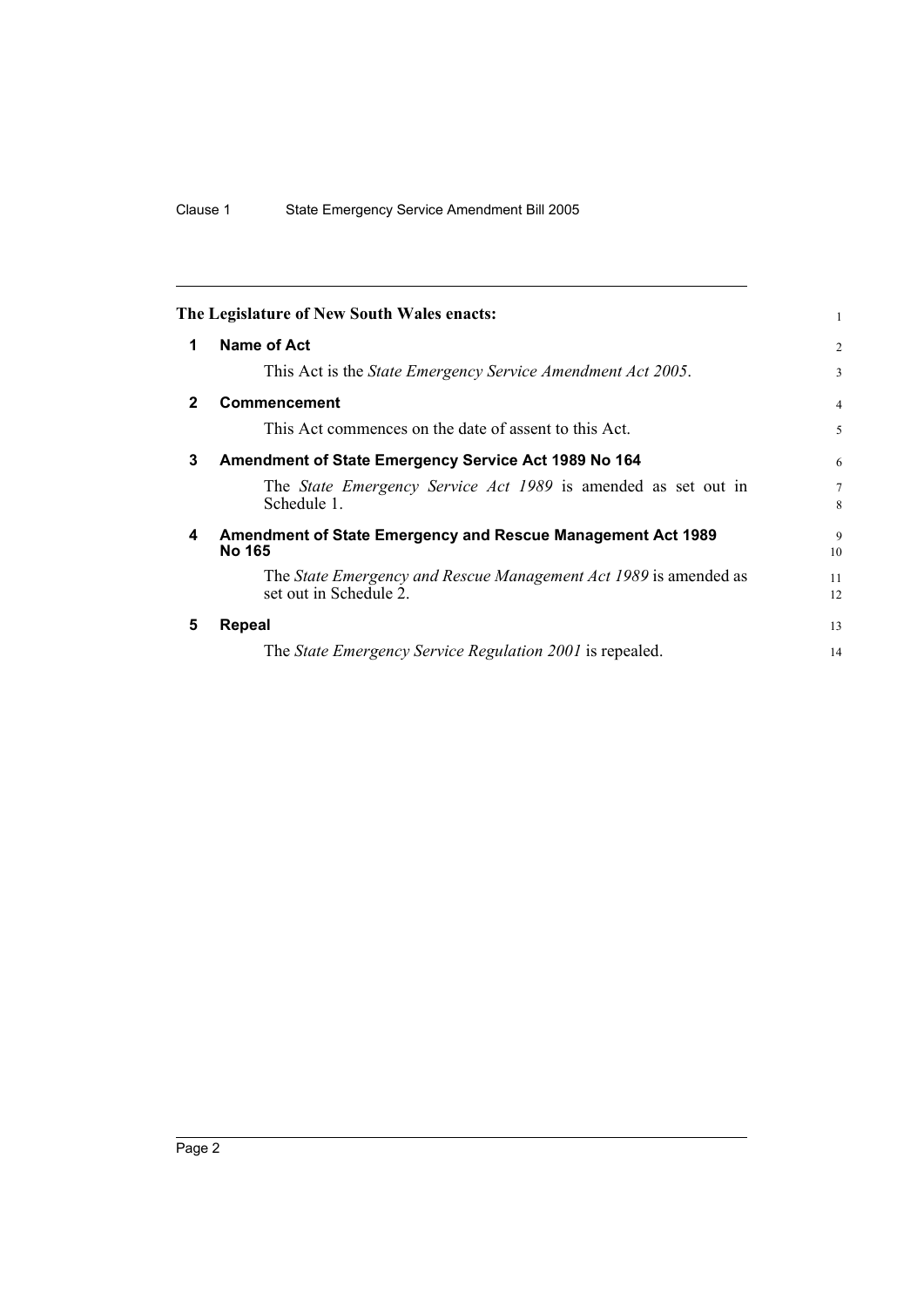Amendment of State Emergency Service Act 1989 Schedule 1

<span id="page-8-0"></span>

|     | <b>Schedule 1</b><br><b>Amendment of State Emergency Service</b><br><b>Act 1989</b>                                                                                 | $\mathbf{1}$<br>$\overline{c}$ |
|-----|---------------------------------------------------------------------------------------------------------------------------------------------------------------------|--------------------------------|
|     | (Section 3)                                                                                                                                                         | 3                              |
| [1] | <b>Section 3 Definitions</b>                                                                                                                                        | $\overline{4}$                 |
|     | Omit "Public Sector Management Act 1988" wherever occurring from the<br>definitions of <i>Deputy Director-General</i> and <i>Director-General</i> in section 3 (1). | 5<br>6                         |
|     | Insert instead "Public Sector Employment and Management Act 2002".                                                                                                  | $\overline{7}$                 |
| [2] | Section 3 (1)                                                                                                                                                       | 8                              |
|     | Omit the definitions of <i>division</i> , <i>division controller</i> and <i>S.E.S. unit.</i>                                                                        | 9                              |
|     | Insert in alphabetical order:                                                                                                                                       | 10                             |
|     | <i>exercise</i> a function includes perform a duty.                                                                                                                 | 11                             |
|     | <i>function</i> includes a power, authority or duty.                                                                                                                | 12                             |
|     | region means a region established under section 14.                                                                                                                 | 13                             |
|     | region controller means the controller appointed under section<br>16 for SES units in a region.                                                                     | 14<br>15                       |
|     | SES unit means an organisation registered as an SES unit under<br>section 18.                                                                                       | 16<br>17                       |
|     | <i>unit controller</i> means the unit controller for an SES unit<br>appointed under section 17A.                                                                    | 18<br>19                       |
| [3] | Sections 3 (1), definition of "local controller", 8 (1) (e), 9 (2), 17 (3),<br>18 (2)–(5), 23, 25 (1) (a) and 29 (2) (b)                                            | 20<br>21                       |
|     | Omit "S.E.S." wherever occurring. Insert instead "SES".                                                                                                             | 22                             |
| [4] | Section 3 (3)                                                                                                                                                       | 23                             |
|     | Omit the subsection.                                                                                                                                                | 24                             |
| [5] | Section 5 Operation of Act in relation to civil defence                                                                                                             | 25                             |
|     | Omit the section.                                                                                                                                                   | 26                             |
| [6] | <b>Section 7 State Emergency Service</b>                                                                                                                            | 27                             |
|     | Omit section $7(2)$ (b). Insert instead:                                                                                                                            | 28                             |
|     | the volunteer officers and volunteer members of all SES<br>(b)<br>units.                                                                                            | 29<br>30                       |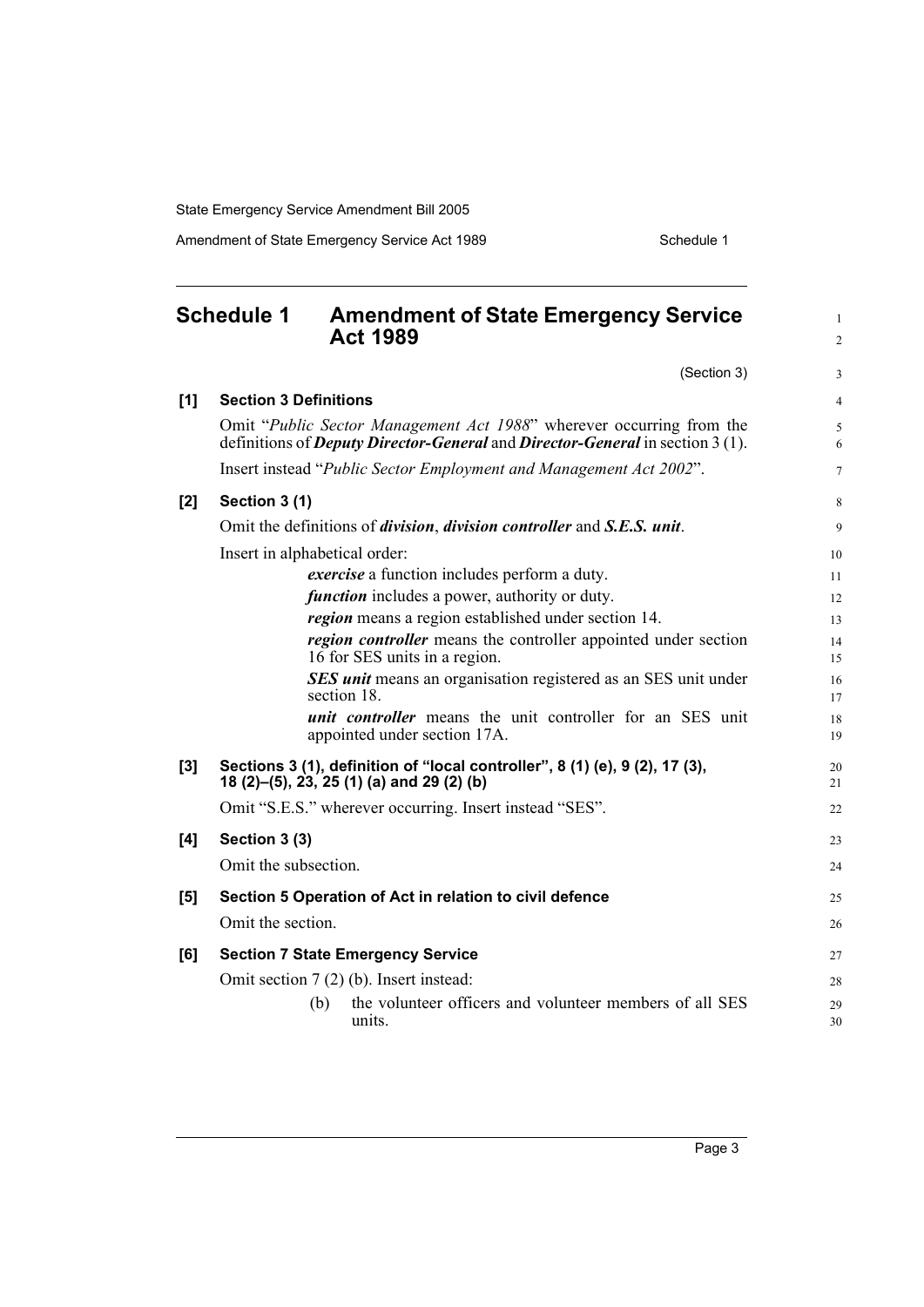Schedule 1 Amendment of State Emergency Service Act 1989

| [7]    | <b>Section 8 Functions of Service</b>                                                                                                  | 1                       |
|--------|----------------------------------------------------------------------------------------------------------------------------------------|-------------------------|
|        | Insert before section $8(1)(a)$ :                                                                                                      | $\overline{\mathbf{c}}$ |
|        | to protect persons from dangers to their safety and health,<br>(aa)                                                                    | 3                       |
|        | and to protect property from destruction or damage, arising<br>from floods and storms,                                                 | 4<br>5                  |
| [8]    | Section 8 (1) (b)                                                                                                                      | 6                       |
|        | Omit "and tempests".                                                                                                                   | 7                       |
| [9]    | Section 8 (1) (c)                                                                                                                      | 8                       |
|        | Omit the paragraph.                                                                                                                    | 9                       |
| $[10]$ | <b>Section 8 (1) (g)</b>                                                                                                               | 10                      |
|        | Omit "the Police Force, Fire Brigades, Bush Fire Brigades or Ambulance<br>Service".                                                    | 11<br>12                |
|        | Insert instead "NSW Police, New South Wales Fire Brigades, the NSW Rural<br>Fire Service or the Ambulance Service".                    | 13<br>14                |
| $[11]$ | Section 9 Director-General, Deputy Director-General and other staff                                                                    | 15                      |
|        | Omit "Part 2 of the <i>Public Sector Management Act 1988</i> " from section 9 (1).                                                     | 16                      |
|        | Insert instead "Chapter 2 of the <i>Public Sector Employment and Management</i><br>Act 2002".                                          | 17<br>18                |
| $[12]$ | Section 11 Director-General responsible for administration of Service                                                                  | 19                      |
|        | Insert at the end of the section:                                                                                                      | 20                      |
|        | The Director-General, in connection with the exercise of his or<br>(2)                                                                 | 21                      |
|        | her functions under this Act, may use the title "State controller"<br>and the Deputy Director-General may use the title "Deputy State" | 22<br>23                |
|        | controller".                                                                                                                           | 24                      |
| $[13]$ | Section 12 Planning and preparation by Director-General                                                                                | 25                      |
|        | Omit ", storms and tempests" from section 12(3). Insert instead "and storms".                                                          | 26                      |
| $[14]$ | <b>Section 14</b>                                                                                                                      | 27                      |
|        | Omit the section. Insert instead:                                                                                                      | 28                      |
|        | 14<br><b>Service regions</b>                                                                                                           | 29                      |
|        | The Director-General may divide the State into regions for the<br>purposes of this Act.                                                | 30<br>31                |
|        |                                                                                                                                        |                         |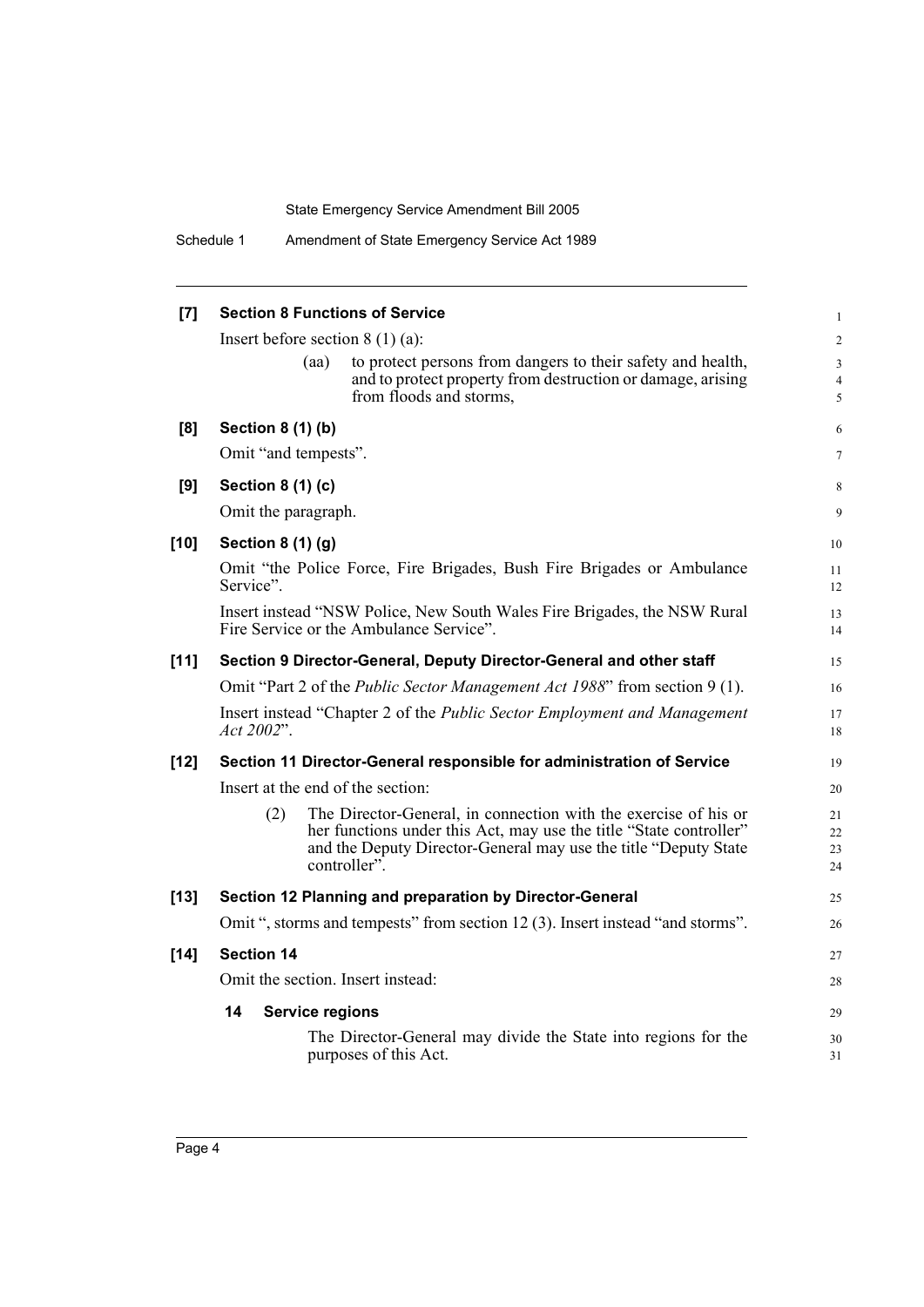| $[15]$ |                                   | Part 4, heading       |                                                                                                                                                                                      | $\mathbf{1}$   |
|--------|-----------------------------------|-----------------------|--------------------------------------------------------------------------------------------------------------------------------------------------------------------------------------|----------------|
|        |                                   |                       | Omit "S.E.S.". Insert instead "SES".                                                                                                                                                 | 2              |
| $[16]$ |                                   | <b>Section 16</b>     |                                                                                                                                                                                      | 3              |
|        | Omit the section. Insert instead: |                       |                                                                                                                                                                                      | $\overline{4}$ |
|        | 16                                |                       | <b>Region controllers</b>                                                                                                                                                            | 5              |
|        |                                   | (1)                   | The Director-General may appoint a member of staff of the State<br>Emergency Service as the region controller for a region.                                                          | 6<br>7         |
|        |                                   | (2)                   | A region controller is, subject to any direction of the<br>Director-General, responsible for the control and co-ordination<br>of the activities of SES units in the relevant region. | 8<br>9<br>10   |
|        |                                   | (3)                   | The Director-General may appoint any person to act as a deputy<br>to a region controller.                                                                                            | 11<br>12       |
|        |                                   | (4)                   | The functions of a region controller may be exercised by his or<br>her deputy during any absence from duty of the region controller.                                                 | 13<br>14       |
| $[17]$ |                                   |                       | <b>Section 17 Local controllers</b>                                                                                                                                                  | 15             |
|        |                                   |                       | Omit "any person as the" from section 17 (1).                                                                                                                                        | 16             |
|        |                                   |                       | Insert instead "one or more persons as a".                                                                                                                                           | 17             |
| $[18]$ |                                   | <b>Section 17 (2)</b> |                                                                                                                                                                                      | 18             |
|        |                                   |                       | Insert "and for any reason" after "time".                                                                                                                                            | 19             |
| $[19]$ | <b>Section 17 (3)</b>             |                       | 20                                                                                                                                                                                   |                |
|        |                                   |                       | Omit "division". Insert instead "region".                                                                                                                                            | 21             |
| $[20]$ |                                   | <b>Section 17 (4)</b> |                                                                                                                                                                                      | 22             |
|        |                                   |                       | Omit "the local controller". Insert instead "a local controller".                                                                                                                    | 23             |
| $[21]$ | Sections 17A-17D                  |                       |                                                                                                                                                                                      | 24             |
|        |                                   |                       | Insert after section 17:                                                                                                                                                             | 25             |
|        | 17A                               |                       | <b>Unit controllers</b>                                                                                                                                                              | 26             |
|        |                                   | (1)                   | The Director-General may appoint any person as the unit                                                                                                                              |                |
|        |                                   |                       | controller for an SES unit and may revoke the appointment at any<br>time and for any reason.                                                                                         | 27<br>28<br>29 |
|        |                                   |                       |                                                                                                                                                                                      |                |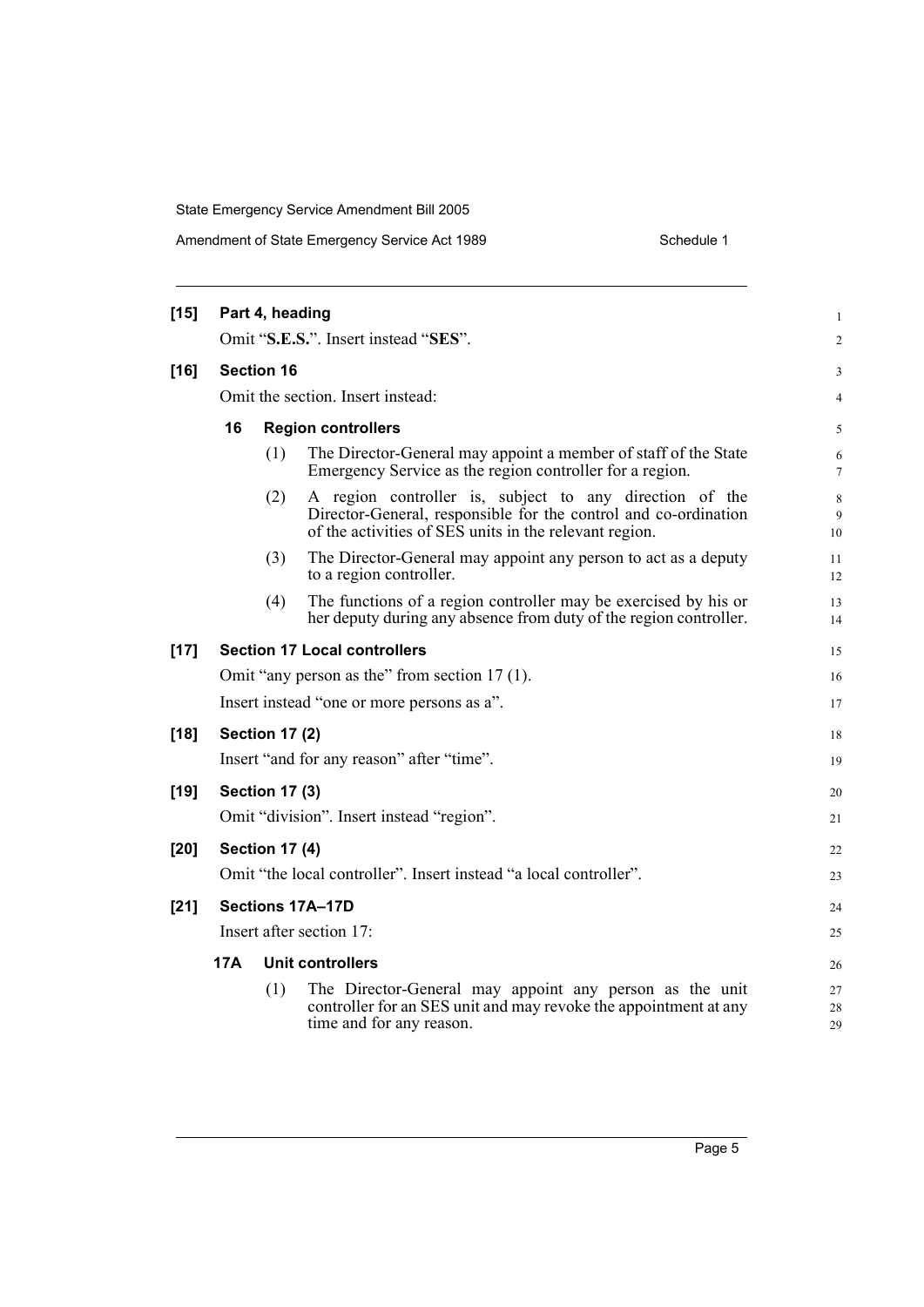Schedule 1 Amendment of State Emergency Service Act 1989

(2) A unit controller is, subject to any direction of the Director-General, the relevant region controller or the relevant local controller, responsible for the control and co-ordination of the activities of the unit.

(3) In the case of a local government area for which there is only one SES unit, the unit controller for that unit is taken to be the local controller unless a local controller is appointed under section 17 (1).

#### **17B Terms of appointment for local and unit controllers**

- (1) A local controller or unit controller is to be appointed for such term (not exceeding 2 years) as is specified in his or her instrument of appointment, but is, at the end of that term, eligible for re-appointment.
- (2) Each local controller and unit controller is subject to an annual review and report to be carried out by the Director-General.

### **17C Local and unit controller deputies**

- (1) A region controller may, in consultation with a local controller in the relevant region, appoint any person to act as a deputy to the local controller.
- (2) A region controller may, in consultation with a unit controller in the relevant region, appoint any person to act as a deputy to the unit controller.
- (3) An appointment made under subsection (1) or (2) may be revoked at any time and for any reason by the region controller who made the appointment.
- (4) The functions of a local controller or unit controller may be exercised by his or her deputy during any absence from duty of the local controller or unit controller.

#### **17D Region headquarters unit**

- (1) The State Emergency Service may make available such of its staff and facilities as the Director-General considers appropriate to establish a headquarters for a region.
- (2) A region controller, together with:
	- (a) the members of staff of the State Emergency Service attached to the headquarters for the region, and

(b) any volunteers assisting in the running of the headquarters, may be registered as an SES unit (as a *region headquarters unit*) under section 18.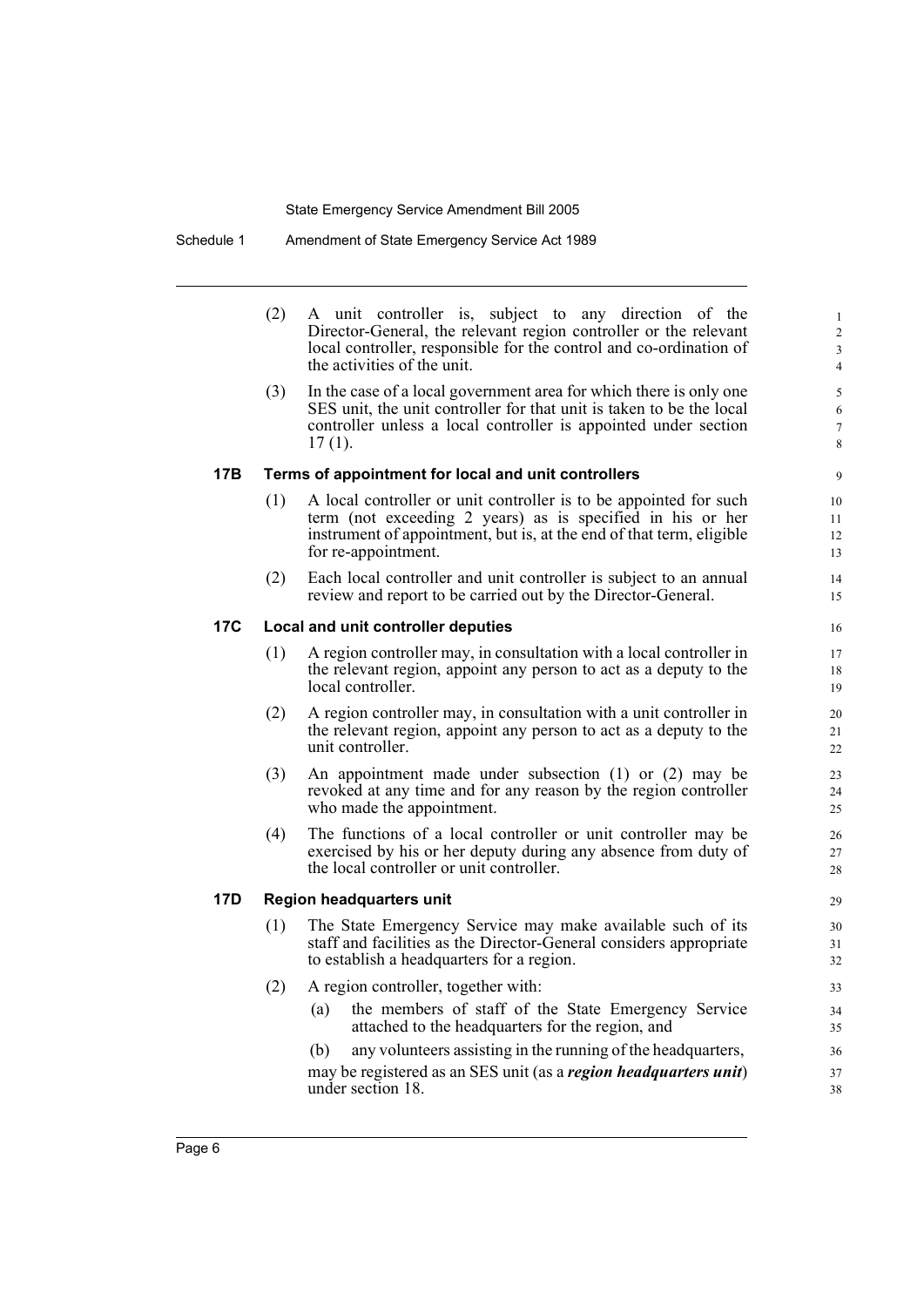Amendment of State Emergency Service Act 1989 Schedule 1

|        |                                                                                                                                                                                                                  | (3)                                  | The function of a region headquarters unit is to assist the region<br>controller in the exercise of his or her responsibilities.                                             | $\mathbf{1}$<br>$\overline{c}$             |  |
|--------|------------------------------------------------------------------------------------------------------------------------------------------------------------------------------------------------------------------|--------------------------------------|------------------------------------------------------------------------------------------------------------------------------------------------------------------------------|--------------------------------------------|--|
| $[22]$ |                                                                                                                                                                                                                  |                                      | <b>Section 18 SES units</b>                                                                                                                                                  | 3                                          |  |
|        |                                                                                                                                                                                                                  | Omit section 18 (1). Insert instead: |                                                                                                                                                                              |                                            |  |
|        |                                                                                                                                                                                                                  | (1)                                  | The Director-General may, by instrument in writing, register a<br>group of persons as an SES unit and assign it a distinctive name.                                          | 5<br>6                                     |  |
|        | (1A)<br>The Director-General may register a group of persons under<br>subsection $(1)$ on his or her own initiative or on the application of<br>an association of persons formed for the purpose of dealing with |                                      | emergencies to which this Act applies.                                                                                                                                       | $\boldsymbol{7}$<br>$\,$ 8 $\,$<br>9<br>10 |  |
|        |                                                                                                                                                                                                                  | (1B)                                 | On the registration of an SES unit under subsection (1A), the<br>group of persons or the members of the association are members<br>of the SES unit, subject to section 18AA. | 11<br>12<br>13                             |  |
| [23]   |                                                                                                                                                                                                                  | <b>Section 18AA</b>                  |                                                                                                                                                                              | 14                                         |  |
|        |                                                                                                                                                                                                                  |                                      | Insert after section 18:                                                                                                                                                     | 15                                         |  |
|        | 18AA                                                                                                                                                                                                             |                                      | Granting, suspension and withdrawal of membership of SES units                                                                                                               | 16                                         |  |
|        |                                                                                                                                                                                                                  | (1)                                  | Membership of an SES unit may be granted, suspended or<br>withdrawn by any of the following:                                                                                 | 17<br>18                                   |  |
|        |                                                                                                                                                                                                                  |                                      | the Director-General,<br>(a)                                                                                                                                                 | 19                                         |  |
|        |                                                                                                                                                                                                                  |                                      | a region controller, local controller or unit controller<br>(b)<br>responsible for the SES unit.                                                                             | 20<br>21                                   |  |
|        |                                                                                                                                                                                                                  | (2)                                  | Membership of an SES unit may be withdrawn at any time and<br>for any reason.                                                                                                | 22<br>23                                   |  |
|        |                                                                                                                                                                                                                  | (3)                                  | Membership of an SES unit may be suspended at any time, but<br>only for the purposes of conducting an investigation into:                                                    | 24<br>25                                   |  |
|        |                                                                                                                                                                                                                  |                                      | the member's alleged offence against any law, or<br>(a)                                                                                                                      | 26                                         |  |
|        |                                                                                                                                                                                                                  |                                      | the member's alleged contravention of, or failure to<br>(b)<br>comply with, the procedures or instructions of the State<br>Emergency Service.                                | 27<br>28<br>29                             |  |
|        |                                                                                                                                                                                                                  | (4)                                  | A person whose membership of an SES unit is withdrawn may:                                                                                                                   | 30                                         |  |
|        |                                                                                                                                                                                                                  |                                      | if<br>the<br>membership<br>withdrawn<br>(a)<br>the<br>was<br>by<br>Director-General—apply to the Director-General to<br>reconsider that action, or                           | 31<br>32<br>33                             |  |
|        |                                                                                                                                                                                                                  |                                      | if the membership was withdrawn by a region controller,<br>(b)<br>controller or unit controller—appeal to<br>local<br>the<br>Director-General against that action.           | 34<br>35<br>36                             |  |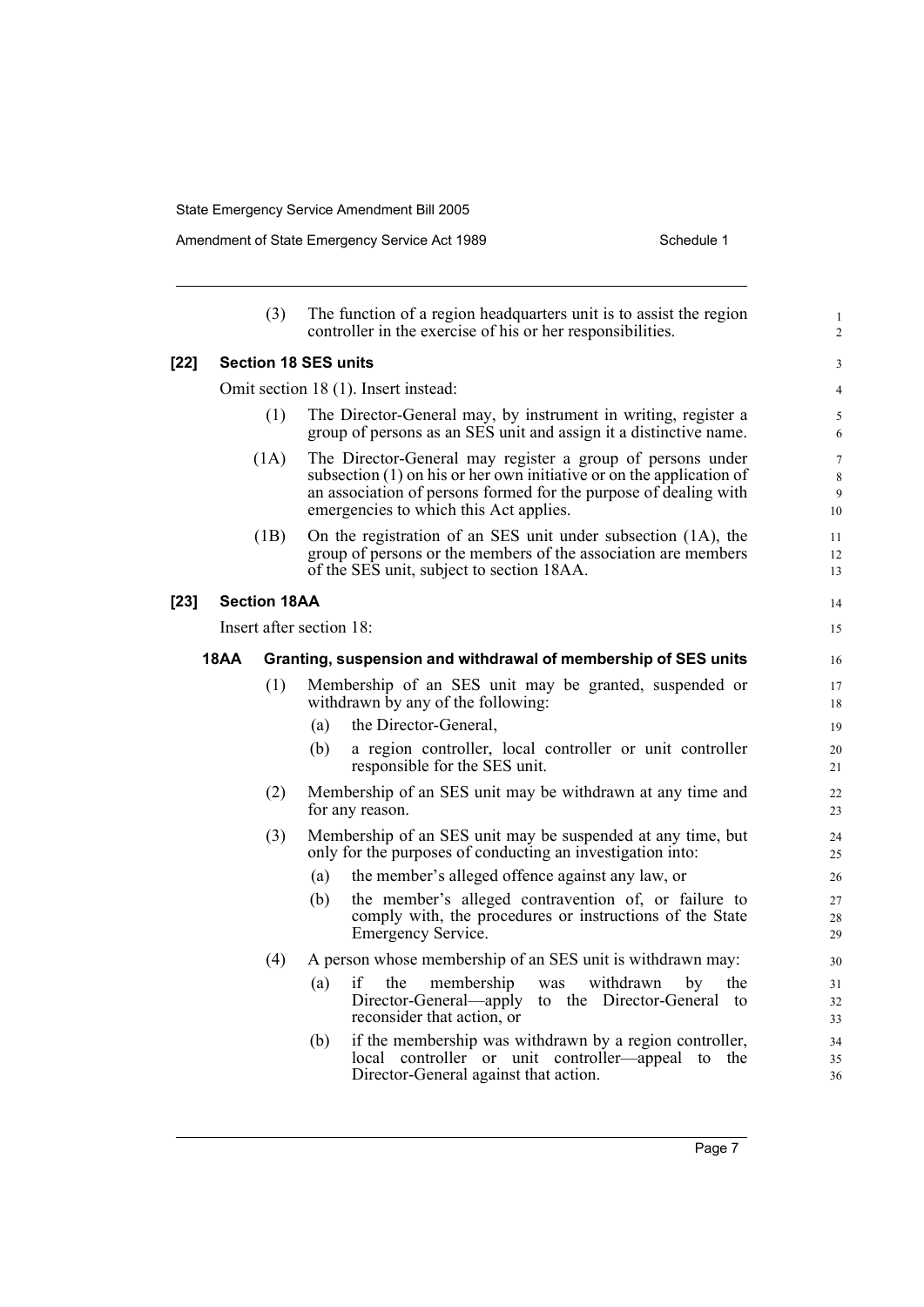|        | (5)                   | On an application or an appeal being made by a person under<br>subsection (4), the Director-General may:                                                    | 1<br>$\overline{2}$ |
|--------|-----------------------|-------------------------------------------------------------------------------------------------------------------------------------------------------------|---------------------|
|        |                       | reinstate the person's membership, or<br>(a)                                                                                                                | $\overline{3}$      |
|        |                       | confirm the withdrawal of the person's membership.<br>(b)                                                                                                   | $\overline{4}$      |
|        | (6)                   | The procedures for:                                                                                                                                         | 5                   |
|        |                       | suspending or withdrawing membership of an SES unit,<br>(a)<br>and                                                                                          | 6<br>$\overline{7}$ |
|        |                       | appealing against the withdrawal of membership of an SES<br>(b)<br>unit,                                                                                    | $\,8\,$<br>9        |
|        |                       | are to be as set out in the procedure manuals maintained by the<br><b>State Emergency Service.</b>                                                          | 10<br>11            |
|        | (7)                   | This section has effect despite any other law relating to<br>membership of an association that is an SES unit.                                              | 12<br>13            |
| $[24]$ |                       | <b>Section 18A Definitions</b>                                                                                                                              | 14                  |
|        |                       | Omit ", or a divisional executive officer or the Director, Operations of that<br>Service" from paragraph (c) of the definition of senior emergency officer. | 15<br>16            |
| $[25]$ |                       | Section 18A, definition of "senior emergency officer"                                                                                                       | 17                  |
|        |                       | Omit "bush fire brigade" from paragraph (d).                                                                                                                | 18                  |
|        |                       | Insert instead "rural fire brigade".                                                                                                                        | 19                  |
| $[26]$ |                       | Section 19 Emergencies to which Part applies                                                                                                                | 20                  |
|        |                       | Omit ", storm or tempest" from section 19 (a). Insert instead "or storm".                                                                                   | 21                  |
| $[27]$ | Section 19 (b)        |                                                                                                                                                             | 22                  |
|        | Omit " $(c)$ or".     |                                                                                                                                                             | 23                  |
| $[28]$ | emergency officers    | Section 21 Duty to recognise authority of Director-General and                                                                                              | 24<br>25            |
|        |                       | Omit "the Police Force" from section 21 (1). Insert instead "NSW Police".                                                                                   | 26                  |
| [29]   | <b>Section 21 (1)</b> |                                                                                                                                                             | 27                  |
|        |                       | Omit "division". Insert instead "region".                                                                                                                   | 28                  |
|        |                       |                                                                                                                                                             |                     |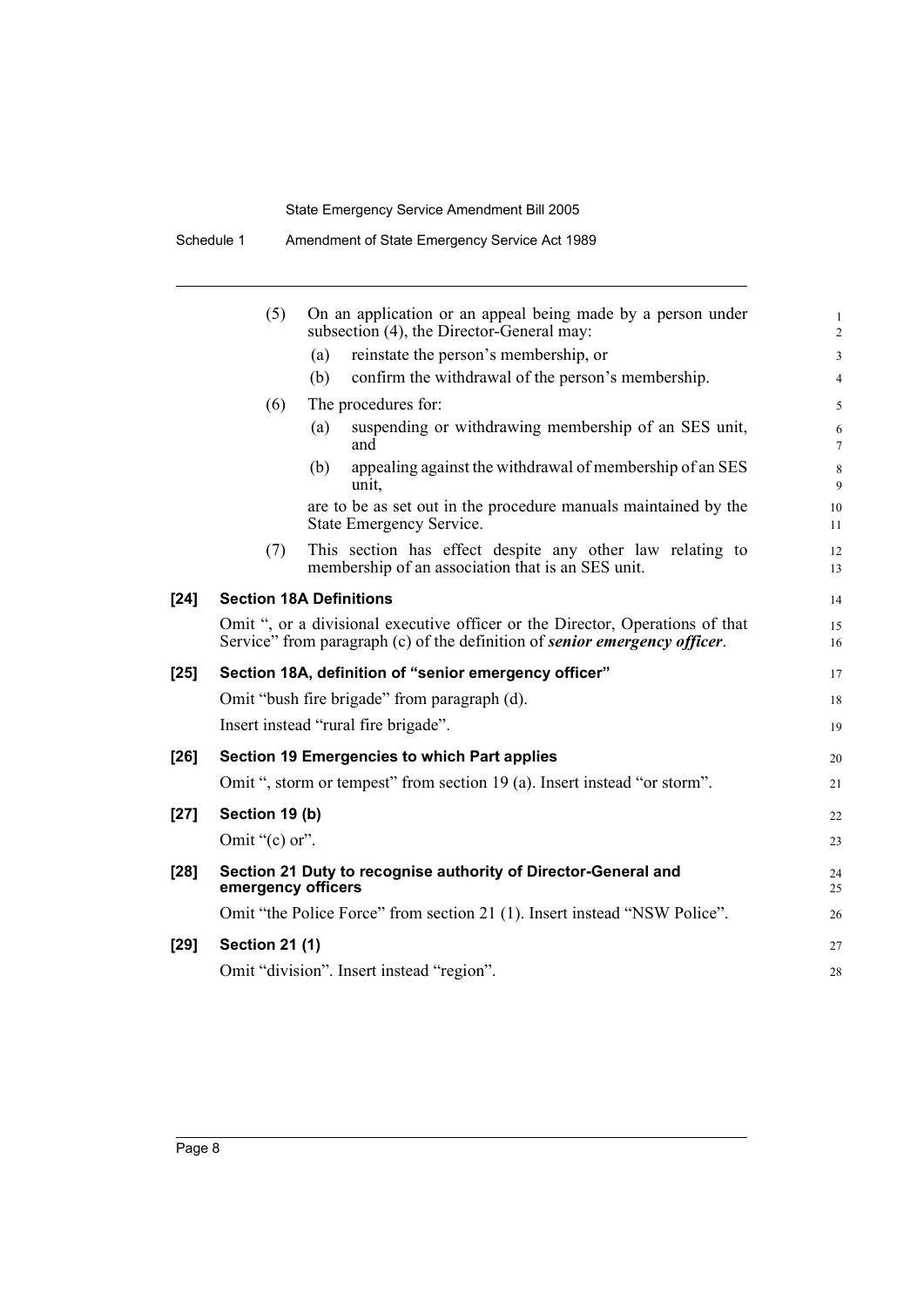| $[30]$ | Section 23 Arrangements for inter-State co-operation in emergencies |                       |                                                                                                                                                                                                                                                                                                          |                                                      |  |
|--------|---------------------------------------------------------------------|-----------------------|----------------------------------------------------------------------------------------------------------------------------------------------------------------------------------------------------------------------------------------------------------------------------------------------------------|------------------------------------------------------|--|
|        |                                                                     |                       | Insert after section $23(2)$ :                                                                                                                                                                                                                                                                           | 2                                                    |  |
|        |                                                                     | (2A)                  | The Director-General may make arrangements with an<br>appropriate agency of a State or Territory that does not operate or<br>manage an inter-State SES unit for SES units under this Act to<br>carry out operations in that State or Territory in response to<br>emergencies to which this Part applies. | $\mathfrak{Z}$<br>$\overline{4}$<br>5<br>6<br>$\tau$ |  |
| $[31]$ |                                                                     | <b>Section 23 (3)</b> |                                                                                                                                                                                                                                                                                                          | 8                                                    |  |
|        |                                                                     |                       | Omit "S.E.S.". Insert instead "SES".                                                                                                                                                                                                                                                                     | 9                                                    |  |
| $[32]$ |                                                                     |                       | Section 25A Certain damage to be covered by insurance                                                                                                                                                                                                                                                    | 10                                                   |  |
|        |                                                                     |                       | Omit ", tempest" from section 25A (1) (b).                                                                                                                                                                                                                                                               | 11                                                   |  |
| $[33]$ |                                                                     | <b>Section 28A</b>    |                                                                                                                                                                                                                                                                                                          | 12                                                   |  |
|        |                                                                     |                       | Insert after section 28:                                                                                                                                                                                                                                                                                 | 13                                                   |  |
|        | 28A                                                                 |                       | Donations of financial or material support                                                                                                                                                                                                                                                               | 14                                                   |  |
|        |                                                                     | (1)                   | The unit controller of an SES unit must keep written records of<br>any donations of financial or material support provided to the<br>unit.                                                                                                                                                               | 15<br>16<br>17                                       |  |
|        |                                                                     | (2)                   | A copy of those records is to be furnished to the Director-General<br>immediately on request by the Director-General.                                                                                                                                                                                    | 18<br>19                                             |  |
| $[34]$ |                                                                     |                       | Schedule 1 Savings, transitional and other provisions                                                                                                                                                                                                                                                    | 20                                                   |  |
|        |                                                                     |                       | Omit clause 1 (1). Insert instead:                                                                                                                                                                                                                                                                       | 21                                                   |  |
|        |                                                                     | (1)                   | The regulations may contain provisions of a savings or<br>transitional nature consequent on the enactment of the following<br>Acts:<br>this Act<br>State Emergency Service Amendment Act 2005                                                                                                            | 22<br>23<br>24<br>25<br>26                           |  |
| $[35]$ |                                                                     |                       | Schedule 1, clause 1 (2)                                                                                                                                                                                                                                                                                 | 27                                                   |  |
|        |                                                                     |                       | Omit "this Act". Insert instead "the Act concerned".                                                                                                                                                                                                                                                     | 28                                                   |  |
|        |                                                                     |                       |                                                                                                                                                                                                                                                                                                          |                                                      |  |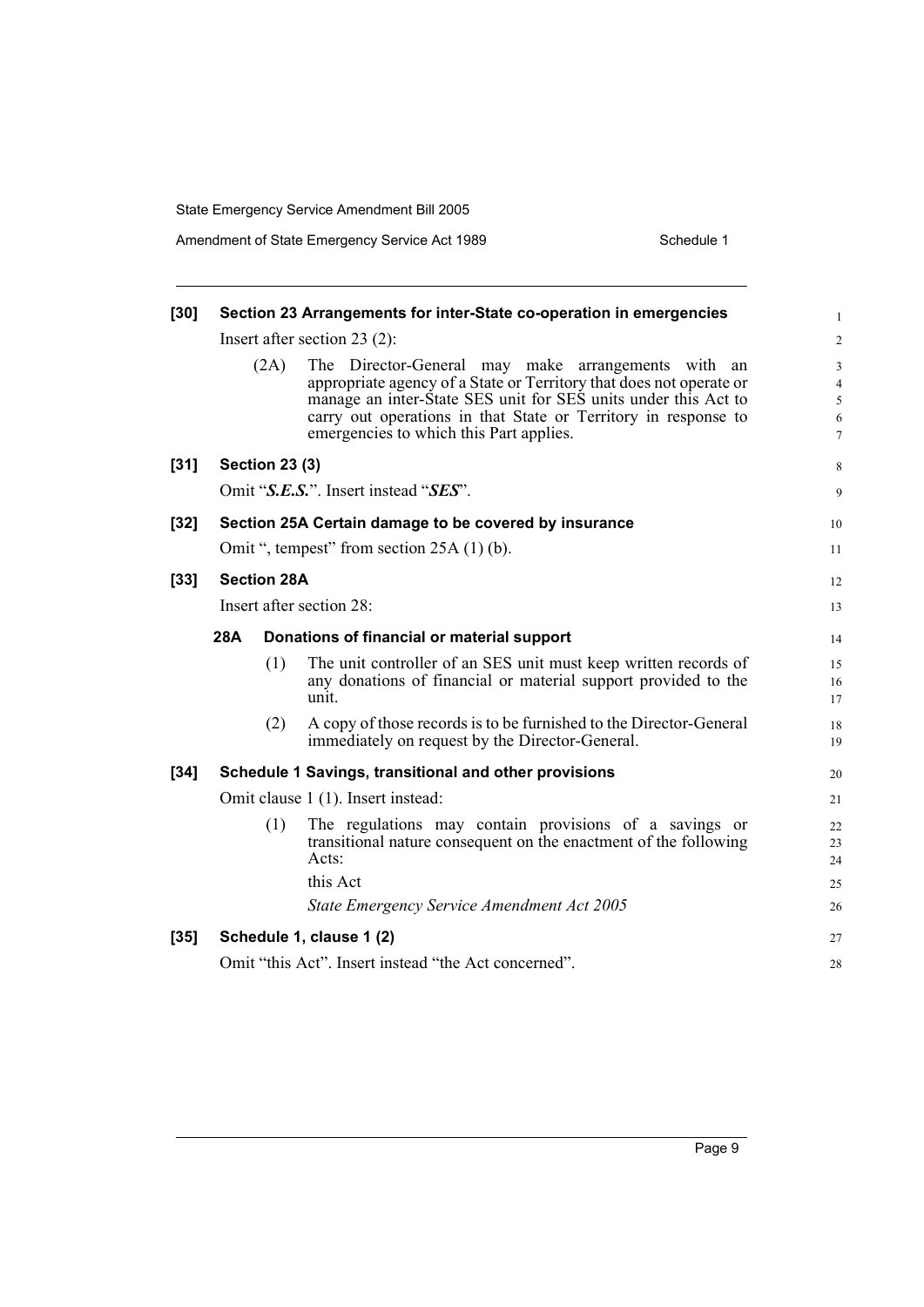Schedule 1 Amendment of State Emergency Service Act 1989

| [36] | Schedule 1, Part 3<br>Insert after Part 2: |                                                                                                                |                                                                                                                                                                                                                                               |                          |
|------|--------------------------------------------|----------------------------------------------------------------------------------------------------------------|-----------------------------------------------------------------------------------------------------------------------------------------------------------------------------------------------------------------------------------------------|--------------------------|
|      |                                            | Part 3<br>Provisions consequent on enactment of<br><b>State Emergency Service Amendment</b><br><b>Act 2005</b> |                                                                                                                                                                                                                                               | 3<br>$\overline{4}$<br>5 |
|      | 6                                          |                                                                                                                | <b>Definition</b>                                                                                                                                                                                                                             | 6                        |
|      |                                            |                                                                                                                | In this Part:                                                                                                                                                                                                                                 | $\tau$                   |
|      |                                            |                                                                                                                | amending Act means the State Emergency Service Amendment<br>Act 2005.                                                                                                                                                                         | 8<br>9                   |
|      | $\overline{7}$                             |                                                                                                                | Construction of references to S.E.S. units                                                                                                                                                                                                    | 10                       |
|      |                                            |                                                                                                                | A reference in any other Act, or in any instrument, to an S.E.S.<br>unit is taken to be a reference to an SES unit.                                                                                                                           | 11<br>12                 |
|      | 8                                          |                                                                                                                | Continuation of regions and office of region controllers                                                                                                                                                                                      | 13                       |
|      |                                            | (1)                                                                                                            | A division established under this Act (as in force immediately<br>before the commencement of the amending Act) is taken to be a<br>region established under section 14.                                                                       | 14<br>15<br>16           |
|      |                                            | (2)                                                                                                            | A reference in any other Act, or in any instrument, to a division<br>(within the meaning of this Act as in force immediately before the<br>commencement of the amending Act) is taken to be a reference<br>to a region.                       | 17<br>18<br>19<br>20     |
|      |                                            | (3)                                                                                                            | A reference in any other Act, or in any instrument, to a division<br>controller (within the meaning of this Act as in force immediately<br>before the commencement of the amending Act) is taken to be a<br>reference to a region controller. | 21<br>22<br>23<br>24     |
|      |                                            | (4)                                                                                                            | A person holding office as a division controller under this Act (as<br>in force immediately before the commencement of the amending<br>Act):                                                                                                  | 25<br>26<br>27           |
|      |                                            |                                                                                                                | is taken to be a region controller appointed under section<br>(a)<br>16, as substituted by the amending Act, and                                                                                                                              | 28<br>29                 |
|      |                                            |                                                                                                                | continues to hold office as a region controller.<br>(b)                                                                                                                                                                                       | 30                       |
|      |                                            | (5)                                                                                                            | It does not matter that a person referred to in subclause (4) is not<br>a member of staff of the State Emergency Service.                                                                                                                     | 31<br>32                 |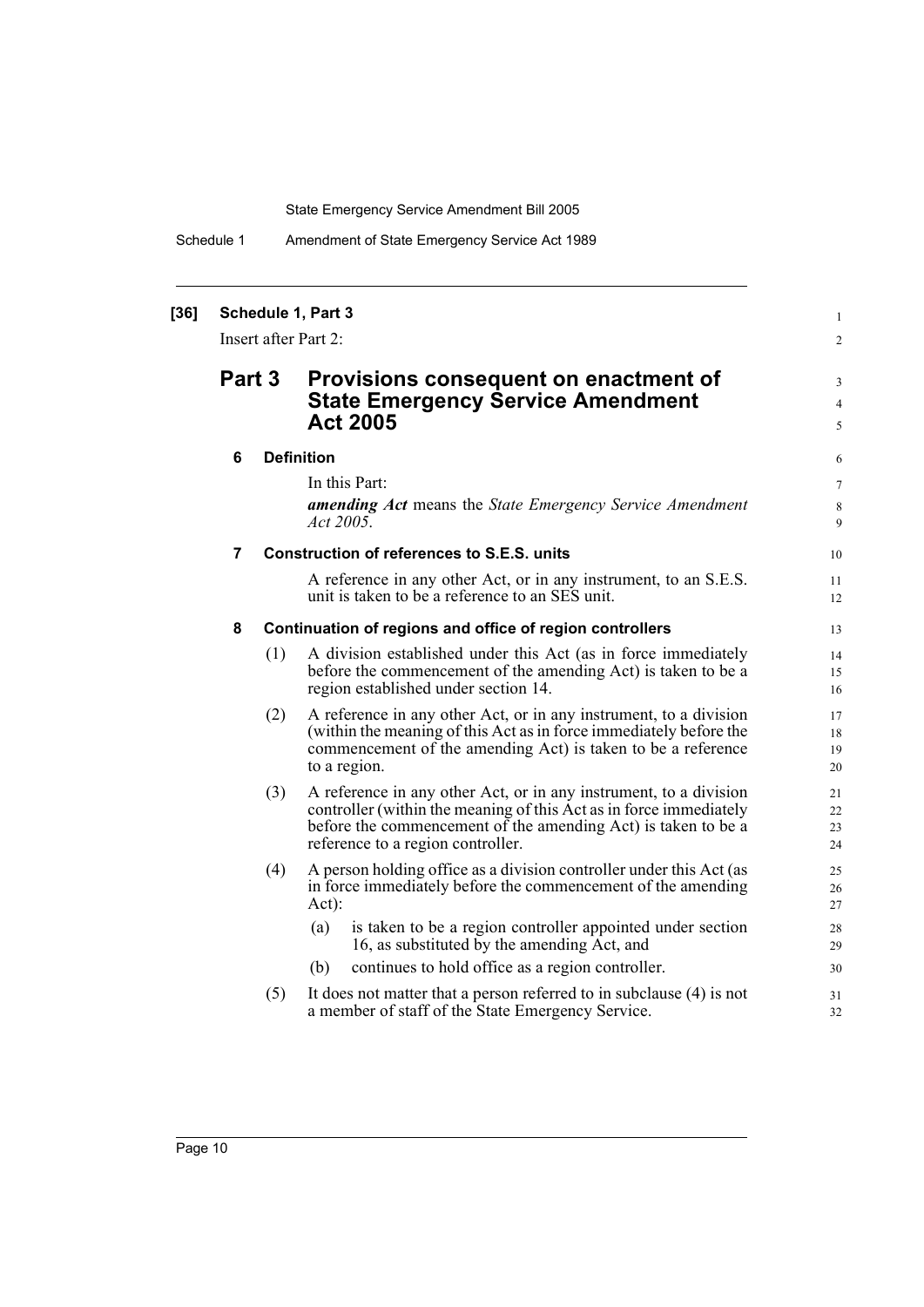Amendment of State Emergency Service Act 1989 Schedule 1

### **9 Continuation of office of unit controllers**

A person holding office as a unit controller immediately before the repeal of the *State Emergency Service Regulation 2001* continues to hold office as a unit controller for the balance of his or her term of office or until the person's appointment is revoked in accordance with this Act, whichever occurs first.

#### **10 Continuation of office of deputy controllers**

A person holding office as a deputy to a division controller, local controller or unit controller immediately before the repeal of the *State Emergency Service Regulation 2001* continues to hold that office for the balance of his or her term of office or until the person's appointment is revoked in accordance with this Act, whichever occurs first.